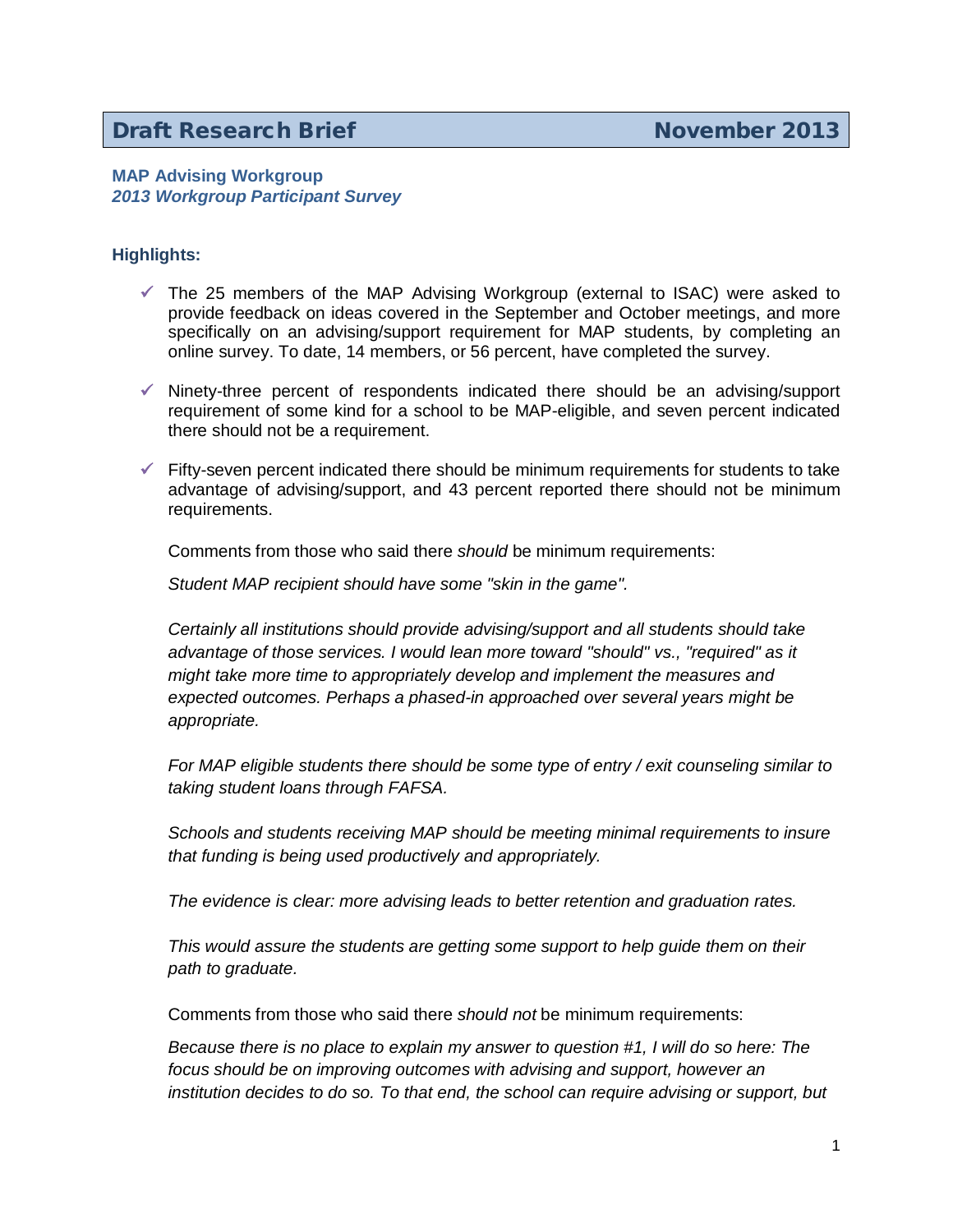*that should not come from the state. The state should hold a school accountable for meeting measures of student success.*

*Just participating in advising or support does not mean it helped. Too hard to track and measure.*

*Administrative burden to verify participation.*

*How would you enforce and/or monitor this? What would the penalties be for a MAP student who doesn't complete advising? No MAP? What about non-MAP students? How would schools report this to ISAC? The monitoring and enforcing of the requirement seems incredibly complex. Significant system changes would need to occur at both ISAC as well as schools in order to enforce this, not to mention staff time to devote to it. I don't believe the benefit would outweigh the significant cost of implementing such a requirement.*

*All students should have mandatory advising and have the opportunity to take advantage of all support that is offered by the institution.*

 $\checkmark$  Respondents were asked what set of standards should be used for the advising/support requirement to apply to the institution. Forty-six percent, or 6 respondents, said average graduation rate, 23 percent said none, 15 percent said 3-year cohort default rate, and/or 8 percent, or 1 respondent said average ACT and/or GPA of incoming students. Another 46 percent, or 6 respondents, suggested some "other" set of standards included below.

*Some way of assessing the population served by the institution should also be applied, e.g., the number of Pell-eligible or MAP-eligible students that attend, to ensure that institutions that serve the most at-risk students and that do not selectively enroll students are valued. In addition, retention and progression toward a credential or degree might serve as a better measure than graduation alone.*

*Cumulative GPA, persistence and graduation rate.*

*Not so much GPA, but somehow measure the success rate that students who receive MAP. Possibly track the rate of pass / fail grades for those MAP eligible students.*

*I'm not sure I understand the question. Whatever requirement is set should be universal.*

*Allow the institution to identify their population of at-risk students and apply the requirement to that group. Looking at average graduation rate, 3-year cohort default rate or average GPA of incoming students will unduly place community colleges at an extreme disadvantage. The application of the requirement should apply equally to all schools.*

*Students with low combinations of ACT and HS GPA may be in a program that requires additional advisement and support.*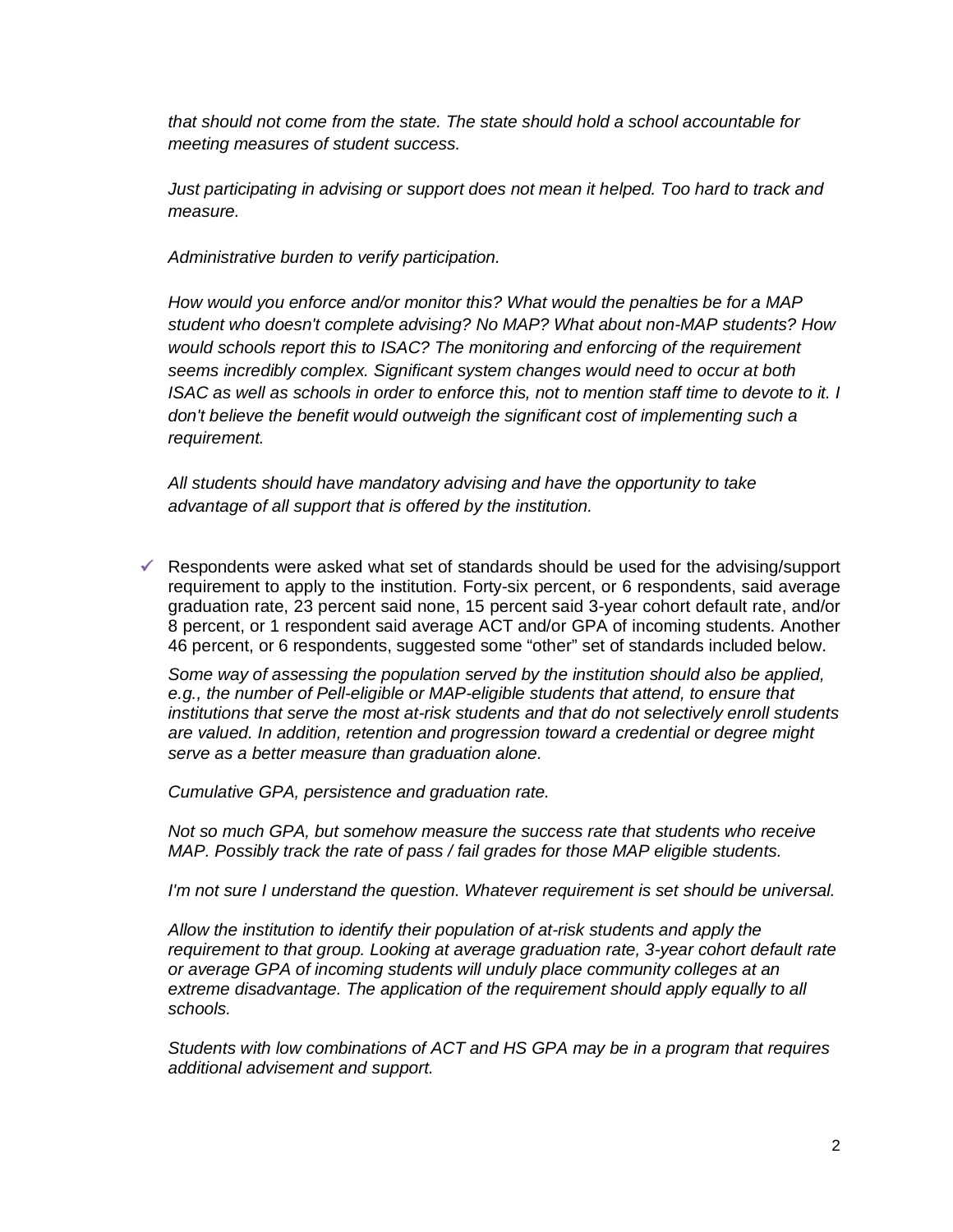$\checkmark$  Sixty-four percent of respondents reported all students should receive the advising/support requirement, 29 percent MAP recipients, 14 percent MAP-eligible students, and/or no respondents reported first generation students should receive the advising/support requirement. Fourteen percent, or 2 respondents, provided some "other" group or comment with regard to who should receive the advising/support requirement:

*Recommend an institutional level requirement to have an advising support rather than student requirement.*

*While advising would benefit all students, our focus is MAP recipients.*

- $\checkmark$  Seventy-nine percent of respondents indicated the advising/support requirement should be involuntary (at the institutional level), and 21 percent reported the requirement should be voluntary.
- $\checkmark$  Eighty-six percent of respondents reported the advising/support requirement should apply to first year students, 43 percent to returning students, and/or 36 percent to precollege students. Thirty-six percent, or 5 respondents, provided some "other" group or comment, most often mentioning that the requirement should apply to all students who need the advising/support (see below).

*If GPA, graduation rate and persistence are used as metrics, the requirement might well apply to all students.*

*Advising should be available to any student who needs it.*

*At a minimum, first year students. But it would be desirable to extend to others.*

*Upper classmen as needed.*

*It is important that first year and returning students receive mandatory advising and support. However, advising would be helpful for all students.*

 $\checkmark$  Respondents were asked what type of advising/support should be required at the institutional level. Eighty-six percent of respondents indicated academic advising/support should be required, 64 percent indicated financial support should be required, and/or 43 percent reported social support should be required. Twenty-nine percent, or four respondents, provided some "other" comment; three of the four respondents indicated all of the types of advising/support are desirable.

*Any advising or support that helps a student progress and graduate with a credential or degree.*

*Institutions should be required to have all of these types of support available to all students.*

*The other types of support would be desirable, but academic is number one.*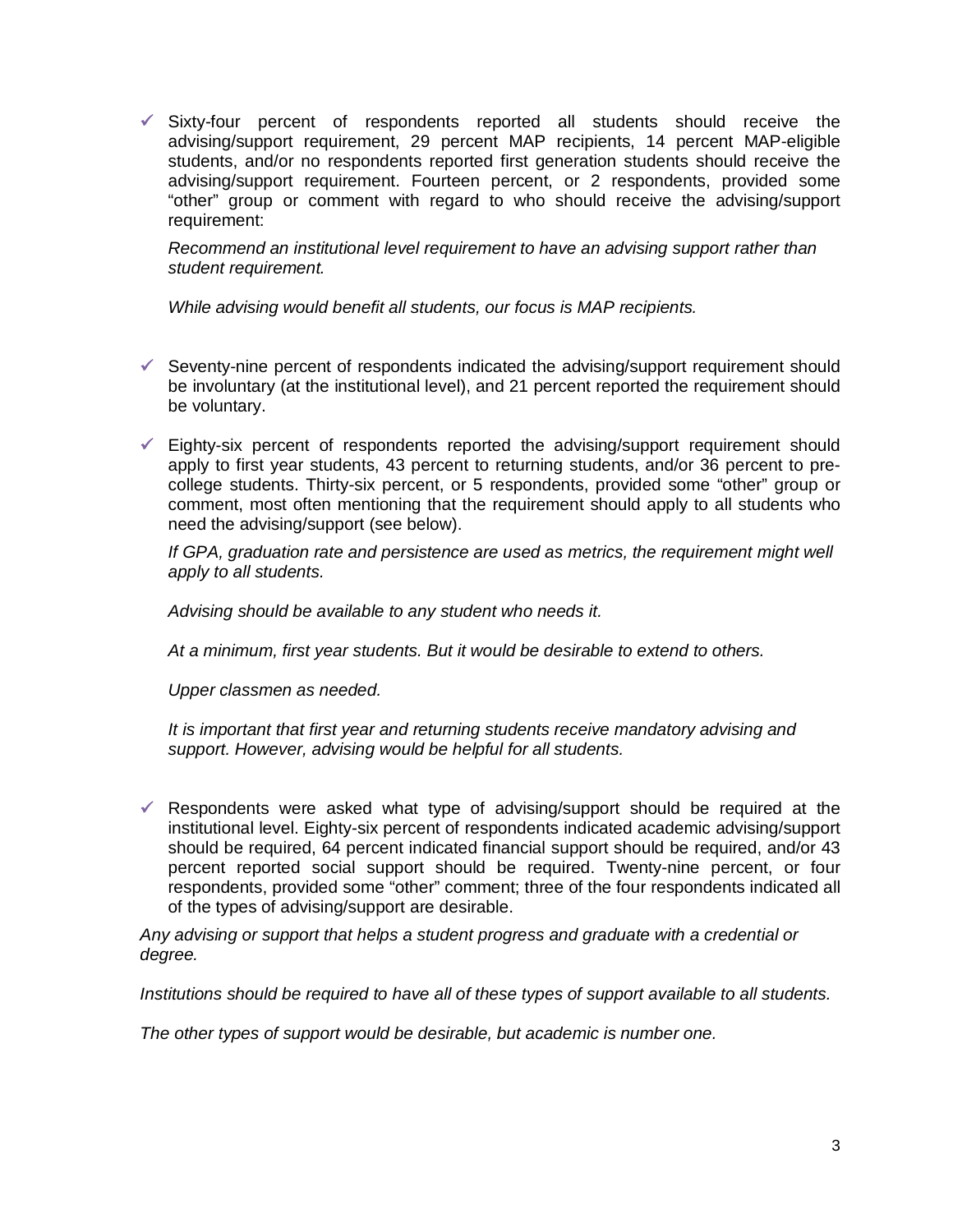*Depends on the advising requirement and who it applies to. Although theoretically all of the above would be desirable, based on institutional resources, it is not feasible to require all of these for an extremely large population of students without additional resources.*

 $\checkmark$  All of the respondents indicated the advising/support requirement should include academic support (including advising), 86 percent tracking/early warning, 71 percent transition and early orientation, 50 percent counseling and mentoring, 36 percent student-faculty interactions, 29 percent learning communities, and/or 21 percent scholarships. Another 21 percent, or 3 respondents, provided some "other" comment with regard to what should be included in the requirement.

*"Require" may be the wrong word to use, but the categories I suggested (counseling and mentoring, transition and orientation, academic support (including advising), and tracking/early warning) are the bare minimum standards that an institution should have if it is not meeting its outcomes and achieving greater college success.*

### *Financial/financial literacy.*

*Once again it is difficult to answer this question unless you know the target group it applies to. Again, while all in theory are desirable, they cannot all be practically applied based on the size the group they are required for.*

 $\checkmark$  Fifty percent of respondents indicated a delivery mechanism should not be prescribed for an advising/support requirement, 36 percent suggested through group presentation, 29 percent via individual face-to-face, 21 percent each through either e-mail or social media, and/or 7 percent, or 1 respondent, by phone. Three respondents provided some "other" comment with regard to a delivery mechanism:

#### *Information in student services office.*

*If the school already has appropriate programming in place to meet minimum requirements there is no need to change it. There should be some type of basic delivery mechanism requirement to all schools that are receiving MAP funding.*

*When a face-to-face or group presentation is not possible, an on-line information system, web sites and information through email should be available, depending on the information and support that is offered.*

- $\checkmark$  Fifty percent of respondents indicated the minimum number of times each year the student receives advising/support should be once a quarter or semester, 43 percent reported there should be no minimum, and 7 percent, or 1 respondent, suggested the minimum should be once a month, but as many times as the student requires, with possibly a maximum of 4 times per month.
- $\checkmark$  Forty-six percent of respondents indicated ISAC should track compliance through compliance audits, and 39 percent through a school report. Of the remaining 15 percent, one respondent indicated they are not sure how ISAC should track compliance, and one respondent suggested that ISAC should gather the data based on the pre-defined metrics.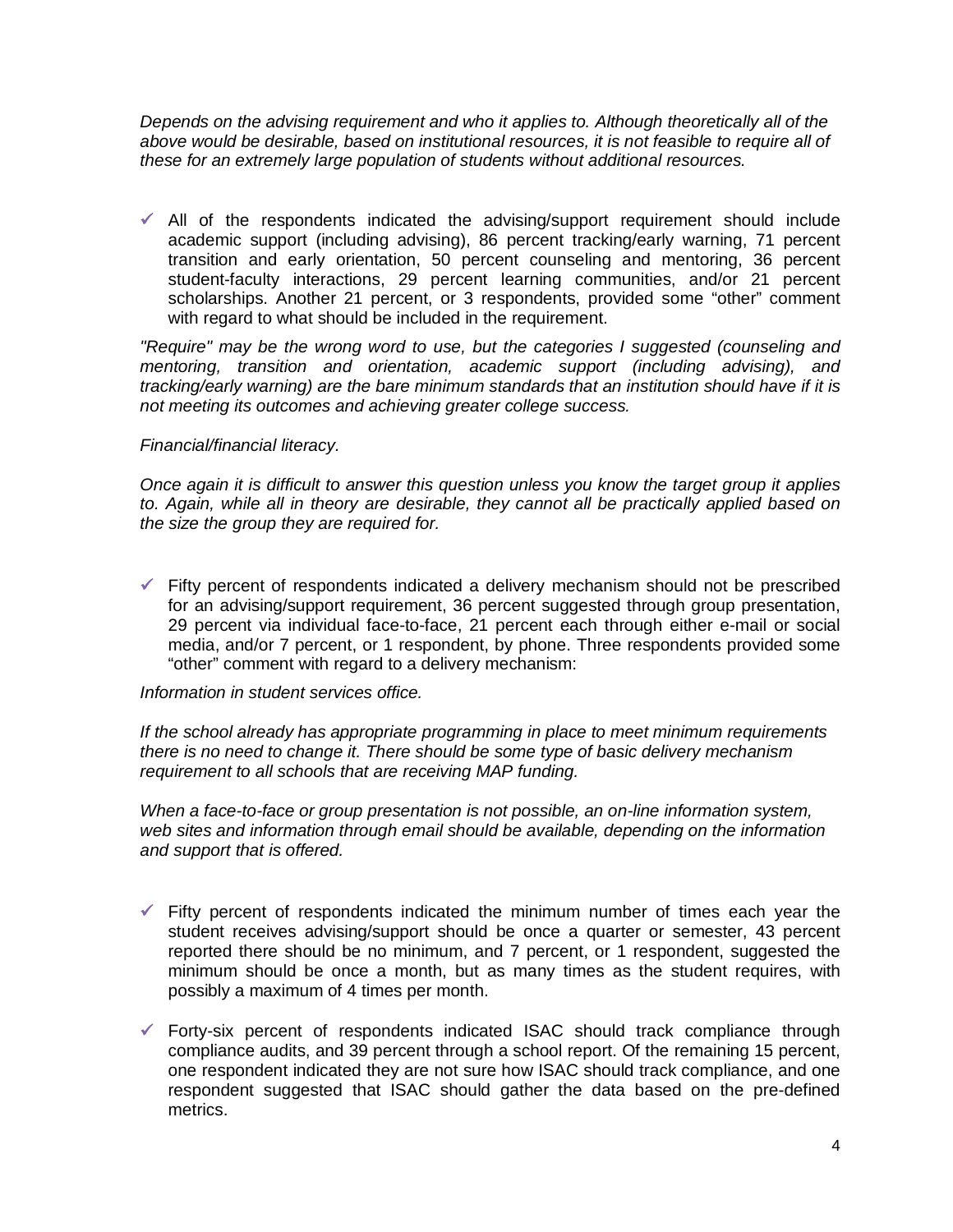- $\checkmark$  Respondents were asked to think about how we will measure success, establish a baseline, and establish goals for an advising/support requirement, by identifying the components they feel are important to measure or achieve. Ninety-three percent of respondents reported that year-to-year retention is important to measure, 79 percent program completion, 36 percent participant pace, 21 percent participant GPA, and/or 7 percent, or 1 respondent, suggested it is important to measure or achieve debt reduction, and 1 respondent suggested measuring credit hour completion.
- $\sqrt{a}$  Respondents provided a variety of comments with regard to measuring success, establishing a baseline, and/or establishing goals for an advising/support requirement:

*Graduation rates alone are too limited, so we should add progress and retention, as well.*

*Separate baseline and goal for each institution based on current retention and graduation rates for each institution.*

*Typically outcomes, i.e. performance, would not be measured until after the requirements have been implemented.*

*There should be a minimum of one advising session made available for financial, social as well as academic support for all students.*

*If a school has students who are moving along at an appropriate pace, staying in school and graduating I think that provides evidence of successful support programs.*

*Schools that achieve high graduation and retention rates should be excluded from the MAP Advising Support rules since they are already successful. Minimum requirements should be established and then the State and ISAC should focus efforts and resources on helping schools failing to meet them to reach an acceptable level so student outcomes improve. Compliance would be assessed in the MAP audit for those schools who are not meeting the standards for completion and retention.*

*Any of the above measures may be difficult for community colleges. What about the students who only come to the community college because they did not succeed at a 4-year school and only want to improve their GPA to return or are there for just one semester because of a lease requirement and then return to their local community college or are just moving from school to school? Has the cc not succeeded with these students? Many times we don't even know what their real plans are. They can tell us that they want to get a degree from our school, but really have no intention of doing so. I think it is more difficult to measure success for open enrollment institutions.*

*We need to discuss attainable goals. There are many programs that already successful. We should discuss what is common in all of them.*

 $\checkmark$  Respondents were asked what should be done if goals are not met. Several respondents suggested that if the institution is not meeting their goals, they should be required to make a plan on how they will improve and then given time to improve.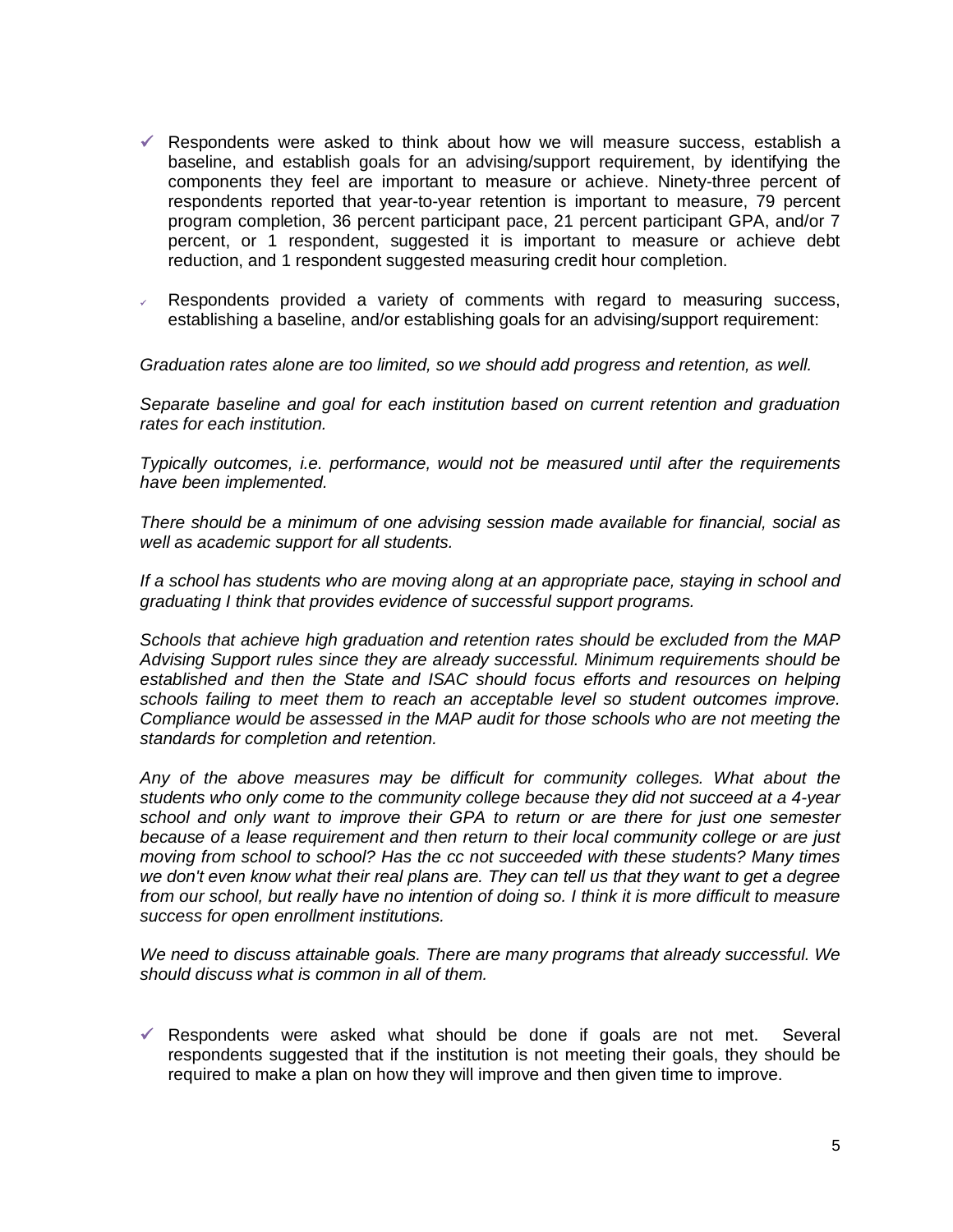*Like with most audits, an institution should be given a certain amount of time to correct the issue and then considered MAP-ineligible if it cannot.*

*Not sure. Let's discuss at 11/14 meeting.*

*Institutions would continue to enhance/improve their programs until the required degree of success is attained.*

*An early warning advising session should be implemented to curtain the negative activity.*

*Schools should be required to narrow down exactly what the issue is and develop a plan for resolving it in order to continue receiving MAP funding. Perhaps they should be under some type of early warning system like the one suggested for students.*

*MAP eligibility probation, remediation plan.*

*Colleges and universities should create a plan of how they will meet the requirements and then ISAC should evaluate after a certain amount of time to ensure they are now meeting the goals under the new plan.*

*Provide an action plan in response to a MAP audit finding.*

*School could go on some sort of probation list and given time to improve.*

*I really dislike the idea of institutional penalties as opposed to student specific penalties.*

*The requirements cannot be established the same for all schools since the populations we serve are so very different. To do so, would unduly penalize open enrollment institutions and institution imposed sanctions without looking at the differences in institutions could harm those students who are most in need of MAP and are geographically bound.*

*Perhaps individual students should be warned, and then if progress is not made MAP aid could be held back.*

 $\checkmark$  Seventy-seven percent of respondents reported they like the idea of an ISAC or MAP "Liaison" that could serve as a school contact for ISAC to aid in counseling students, and 23 percent, or 3 respondents, indicated they do not like the idea. Those that like the idea were asked how the position would work at their institution; they provided a variety of comments:

*I do like the idea, however I would leave it up to the discretion of the institutional partners.*

*Similar to how the veteran's coordinator services student veterans.*

*I don't work at an institution but I think this person could be used to address and resolve system issues at the school that may be preventing students from being successful.*

*N/A*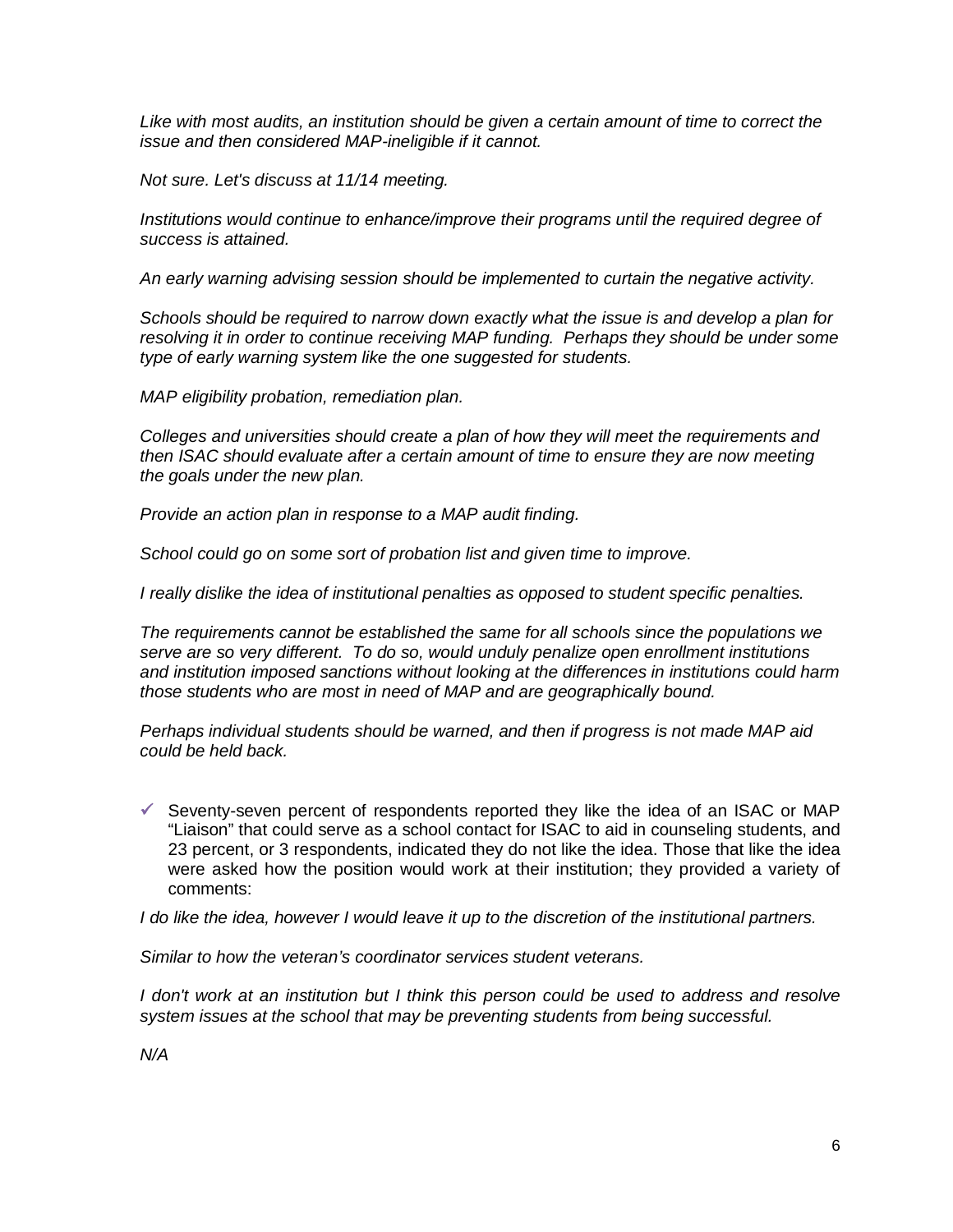*I like the idea of one contact for ISAC to use to contact the college or university but think that at the institution level that person then needs to share (Train the Trainer) information so that the liaison does not become the only person that all MAP students meet with. There is too much strain on Financial Aid and Advising areas during peak times that it would be beneficial for students to be able to meet with a variety of people rather than on specific person. ISAC Corps can also help with this role.*

*An adviser would be so designated.*

*It would be ok as long as the ISAC liaison encourages students to work directly with their institution. Also, ISAC would need to understand that not all information could be shared with the ISAC liaison.*

*Not Sure*

 $\checkmark$  Respondents were asked how they would like ISAC involved in an advising/support requirement. Seventy-one percent would like ISAC to provide information, 43 percent compliance, 43 percent a high school-to-college bridge program, and/or 36 percent a first year college student program. Two respondents provided comments:

*Intervention with the non-compliant institutions (meaning those that did not meet their goals), like sharing best practices and establishing minimum advising/support requirements.*

*Advising and support services are school specific making it difficult for ISAC involvement.*

 $\checkmark$  Of those respondents who would like ISAC to provide information, 83 percent would like to see the agency deliver this information through the Corps members, 58 percent through printed materials, 50 percent through the call center, 42 percent through an online counseling service, and/or 25 percent through online chat. Another 25 percent, or 3 respondents, offered "other" suggestions:

*Web site.*

*Possible quarterly presentations.*

*Any of these might be appropriate. Let's see what we end up requiring first.*

 $\checkmark$  For those respondents who indicated they see first year college student programs as one of ISAC's roles, 80 percent would like to see financial aid programs, and/or 50 percent, or 3 respondents, would like to see ISAC offer near-peer programs. Another 3 respondents offered other suggestions:

*General college orientation programs.*

*Academic support: tips, and possible pitfalls to avoid.*

*Again, let's discuss this after we set up the requirements.*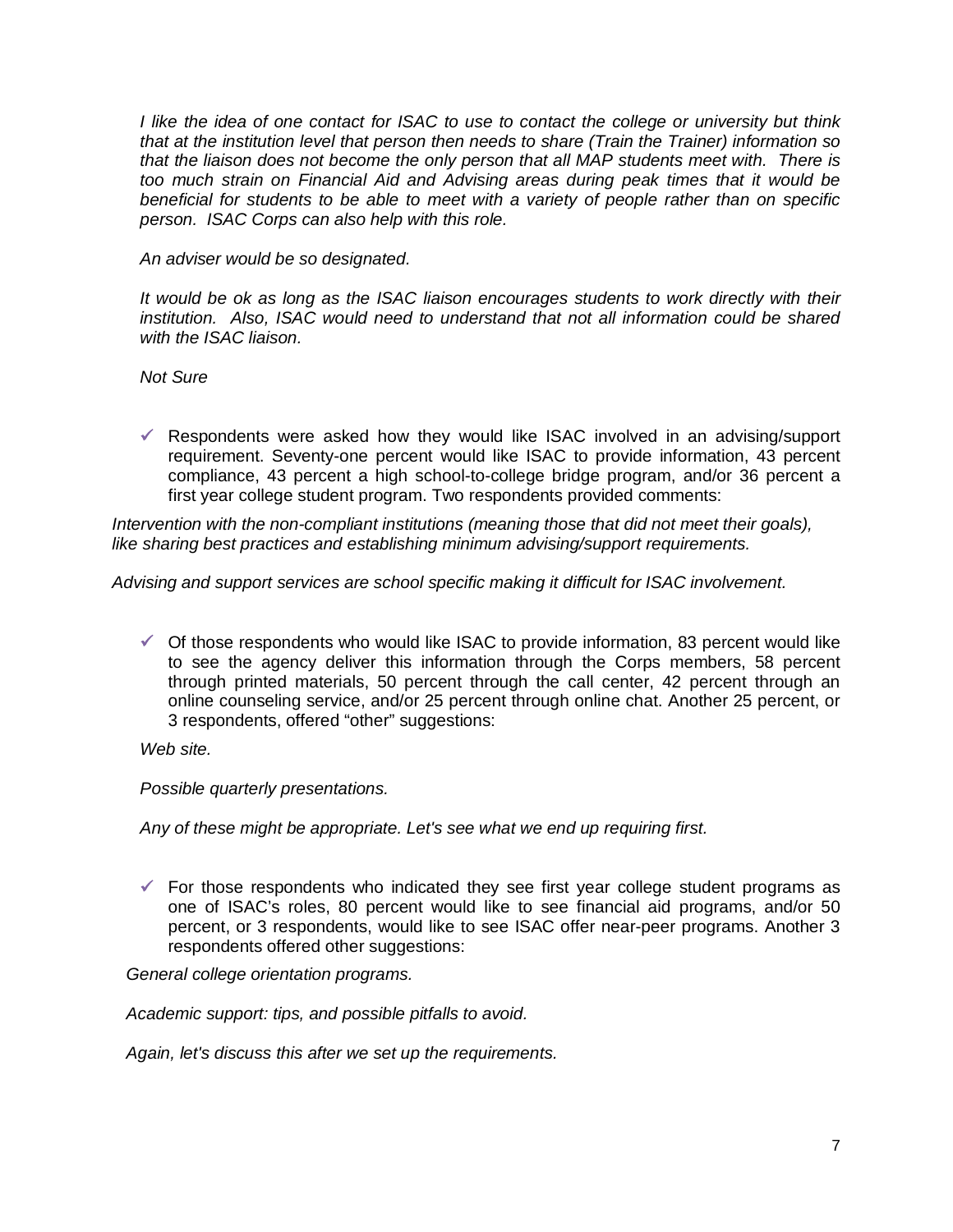$\checkmark$  Ten respondents offered a variety of suggestions for how to put all this together to develop a coordinated effort to help these students:

*Hopefully it is clear from my answers, but I would like to see us establish minimum student success outcomes and a way to evaluate and intervene if institutions do not meet the goals.*

*ISAC monitors retention and graduation rates for each institution. ISAC provides low cost information services to students regarding financial aid.*

*The workgroup should be able to make the recommendation and then establish another workgroup to include subject matter experts from MAP eligible institutions, to develop and implement the program requirements (policy/procedure). The workgroup would also help develop best practices calling upon the expertise of those institutions already providing excellent advising/support programs.*

*Create a presentation, but make it accessible via internet. Make it mandatory that students go through training / advising prior to (receiving aid, selecting classes, etc.)*

*I would like to see existing on campus student support programs being used to their fullest extent to help students. Since most schools already have appropriate advising and support programs in place, it may be helpful to provide students with someone they feel comfortable asking for help when issues arise. Extending the ISACorps into the first year of college may be a simplified way to provide this support as Corps members already have access to the information students need and may be considered more approachable than others on campus.*

*Start with the goal(s) and work backwards to determine activities, policies, resources, etc.*

*I think a lot of cross training and Train the Trainers will be essential to share all the information across campuses and institutions.*

*Identify a best practices package. Highlight schools that achieve this level of designation. Perhaps competition would encourage others to go beyond a minimum.*

*I would encourage an approach that focuses on improving the retention rate for institutionally defined at-risk populations. Also, I would suggest that this be a phased in approach. The first three years may be just identifying the populations, identifying the current programs offered, measuring their success and then recommending changes to the programs to improve retention of this population. Then you could move to the phase where improvements are monitored. What this workgroup has suggested thus far from a policy/theory standpoint may be desirable, but implementation in the short-term (1-2 years) will be almost impossible for some institutions with large at-risk populations.*

*We need to discuss this further.*

 $\checkmark$  Ten respondents commented on what they would like to see come out of this workgroup. Several of the comments suggested a flexible minimum advising requirement that would not be too difficult to administer and track.